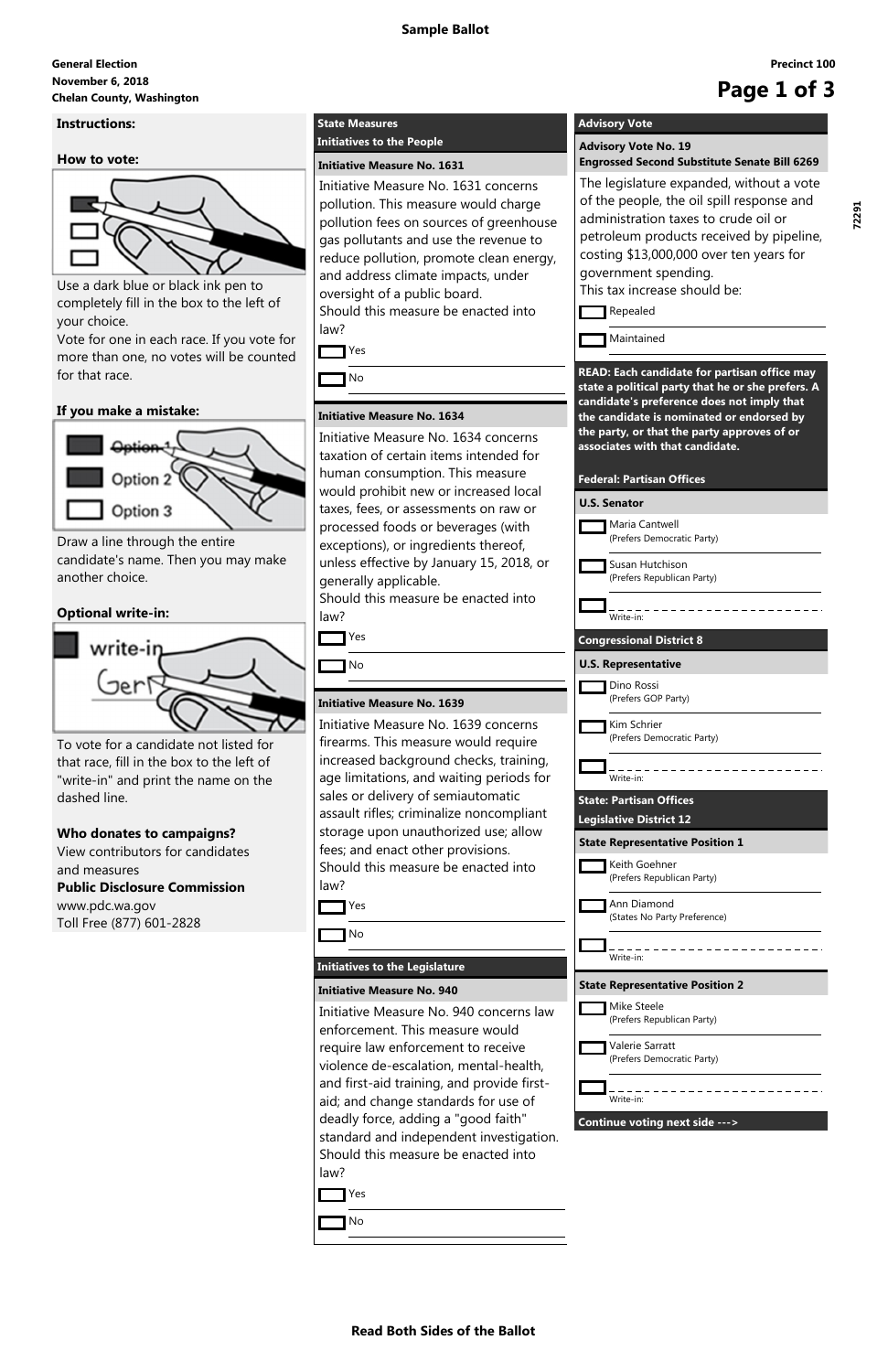#### **Read Both Sides of the Ballot**

#### **November 6, 2018**

# November 6, 2018<br>Chelan County, Washington<br> **Chelan County, Washington**

#### **General Election**

| <b>County: Partisan Offices</b>                   | <b>Supreme Court Justice Position 9</b>                          | <b>Local Issues</b>                                                                    |
|---------------------------------------------------|------------------------------------------------------------------|----------------------------------------------------------------------------------------|
| <b>Assessor</b>                                   | Sheryl Gordon McCloud                                            | <b>Parks and Recreation District</b>                                                   |
| Deanna Walter<br>(Prefers Republican Party)       | Write-in:                                                        | <b>UPPER VALLEY PARK AND RECREATION</b><br><b>SERVICE AREA (PRSA)</b>                  |
| Kevin Ohme<br>(States No Party Preference)        | <b>Court of Appeals Division 3,</b>                              | PROPOSITION 1<br>OUTDOOR POOL MAINTENANCE AND                                          |
| Write-in:                                         | <b>District 3</b><br><b>Judge Position 2</b>                     | <b>OPERATIONS LEVY</b><br>Shall the Upper Valley Park and                              |
|                                                   | Rob Lawrence-Berrey                                              | Recreation Service Area (PRSA) be                                                      |
| <b>Auditor</b>                                    |                                                                  | authorized to impose regular property                                                  |
| Skip Moore<br>(Prefers Republican Party)          | Write-in:<br><b>Chelan Superior Court</b>                        | tax levies of \$0.11 or less per thousand<br>dollars of assessed valuation for each of |
| Write-in:                                         | <b>Judge Position 2</b>                                          | six consecutive years for the                                                          |
|                                                   | 2 Year Unexpired Term                                            | maintenance and operation of the<br>outdoor pool aquatic center in                     |
| <b>Clerk</b>                                      | <b>Travis Brandt</b>                                             | Leavenworth.                                                                           |
| Kim Morrison<br>(Prefers Republican Party)        | Robert McSeveney                                                 | $\mathsf{T}$ YES                                                                       |
| Write-in:                                         | Write-in:                                                        | <b>NO</b>                                                                              |
| <b>Commissioner District 2</b>                    | <b>Chelan Superior Court</b>                                     | <b>Mosquito Districts</b>                                                              |
| Shon D. Smith                                     | <b>Judge Position 3</b>                                          | <b>Chelan County Mosquito</b><br><b>Control District #3</b>                            |
| (Prefers Republican Party)                        | 2 Year Unexpired Term                                            | Proposition 1                                                                          |
| <b>Bob Bugert</b><br>(States No Party Preference) | Kristin Ferrera<br>Charles R Steinberg                           | "Shall Fish Lake Alpine Tracts, Clark Short                                            |
| write-in:                                         |                                                                  | Plan No. 3487 along with parcels No.<br>271722120100 and 271722120150 be               |
|                                                   | Write-in:                                                        | annexed into Chelan County Mosquito                                                    |
| <b>Coroner</b><br>Wayne E. Harris                 | <b>Chelan County District Court</b>                              | Control District # 3 as described in<br>Resolution 2018-1 adopted by the Board         |
| (Prefers Republican Party)                        | <b>Judge Position 1</b><br>Roy S. Fore                           | of Chelan County Mosquito Control                                                      |
| Write-in:                                         |                                                                  | District # 3 on August 7, 2018"<br>YES                                                 |
| <b>Prosecuting Attorney</b>                       | Write-in:                                                        | <b>NO</b>                                                                              |
| Douglas J. Shae<br>(Prefers Republican Party)     | <b>Chelan County District Court</b><br><b>Judge Position 2</b>   |                                                                                        |
|                                                   | Allen F. Blackmon                                                | <b>Chelan County Mosquito</b><br><b>Control District #3</b>                            |
| Write-in:                                         | Kyle Mott                                                        | Proposition 2<br>Benefit Assessment District tax of \$62.48                            |
| <b>Sheriff</b><br><b>Brian Burnett</b>            | Write-in:                                                        | per parcel.                                                                            |
| (Prefers Republican Party)                        | <b>County: Nonpartisan Offices</b>                               | Shall the mosquito control district, if the<br>proposal to annex is approved, levy a   |
| Jennifer Tyler<br>(States No Party Preference)    | <b>Public Utility District</b><br><b>Commissioner District 2</b> | Benefit Assessment District tax of \$62.48                                             |
|                                                   | Randy Smith                                                      | per parcel in year one?<br>$\mathsf{T}$ YES                                            |
| Write-in:                                         | Daryn Klinginsmith                                               | <b>NO</b>                                                                              |
| <b>Treasurer</b><br>David E Griffiths             | Write-in:                                                        |                                                                                        |
| (Prefers Republican Party)                        | <b>Public Utility District</b>                                   |                                                                                        |
| Write-in:                                         | <b>Commissioner District B</b><br>Dennis Bolz                    |                                                                                        |
| <b>Judicial: Nonpartisan Offices</b>              |                                                                  |                                                                                        |
| <b>Supreme Court Justice Position 2</b>           | write-in:                                                        |                                                                                        |
| Susan Owens                                       |                                                                  |                                                                                        |
| Write-in:                                         |                                                                  |                                                                                        |
| <b>Supreme Court Justice Position 8</b>           |                                                                  |                                                                                        |
| Nathan Choi                                       |                                                                  |                                                                                        |
| Steve Gonzalez                                    |                                                                  |                                                                                        |
| Write-in:                                         |                                                                  |                                                                                        |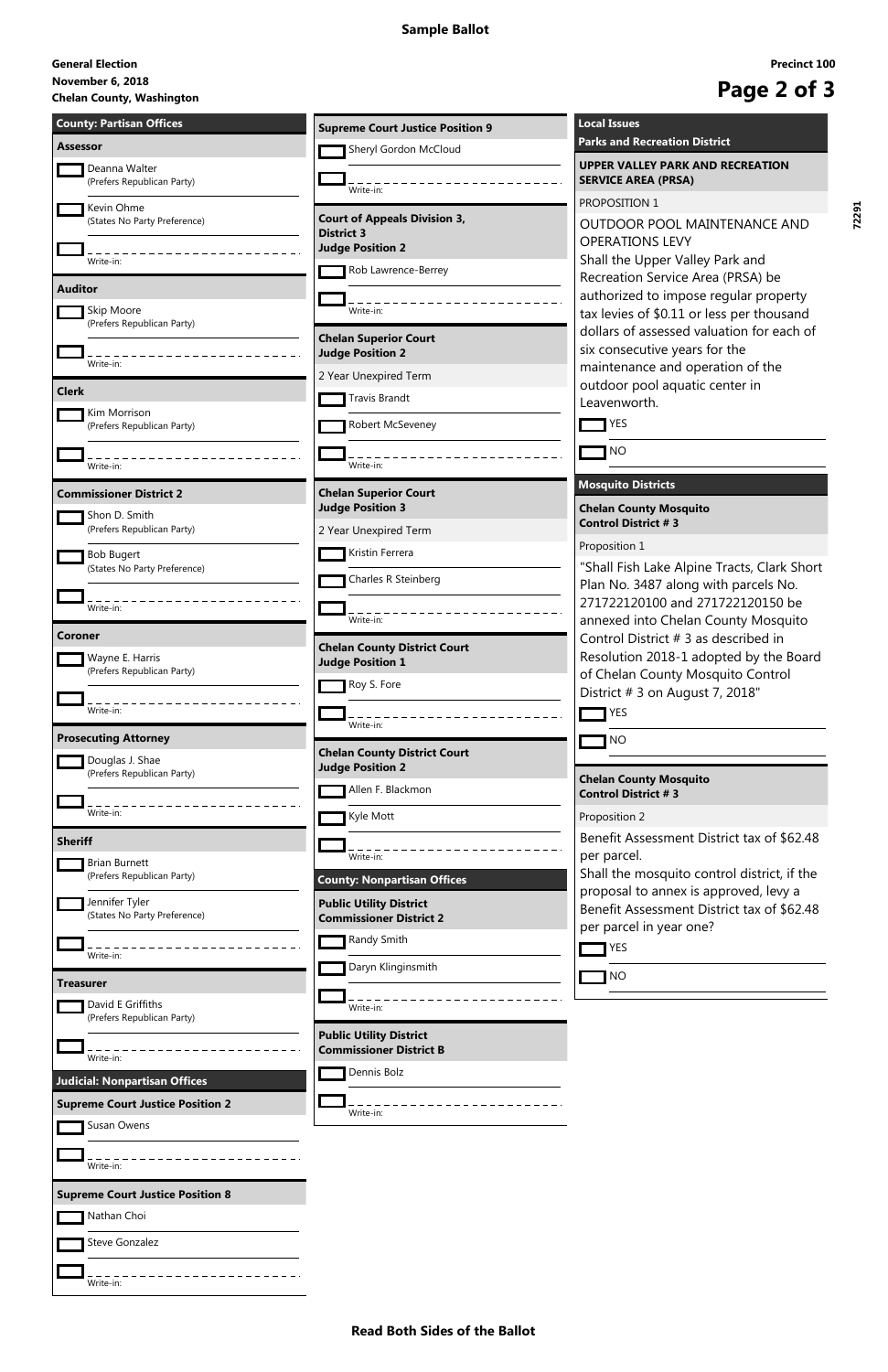#### **November 6, 2018 General Election Chelan County, Washington**<br> **Chelan County, Washington**

#### **Chelan County Mosquito Control District # 2**

Proposition 1 - (Petition 'M')

Shall the territory included in Petition 'T' Titus Road East filed with the Chelan County Mosquito Control District No. 2, including territory lying north of Pine Street between Titus Road and Chumstick Highway and south of the 10700 block be annexed into Chelan County Mosquito Control District No. 2, and thereby be subject to assessments for and receipt of mosquito control services as currently provided throughout all other portions of Chelan County Mosquito Control District No. 2? **The Yes** 

Shall the territory included in Petition 'M' Mine Wetland Area filed with the Chelan County Mosquito Control District No. 2, including parcel nos. 28146, 28147, and 28185, be annexed into Chelan County Mosquito Control District No. 2, and thereby be subject to assessments for and receipt of mosquito control services as currently provided throughout all other portions of Chelan County Mosquito Control District No. 2?

Yes

No

#### **Chelan County Mosquito Control District # 2**

Proposition 1 - (Petition 'T')